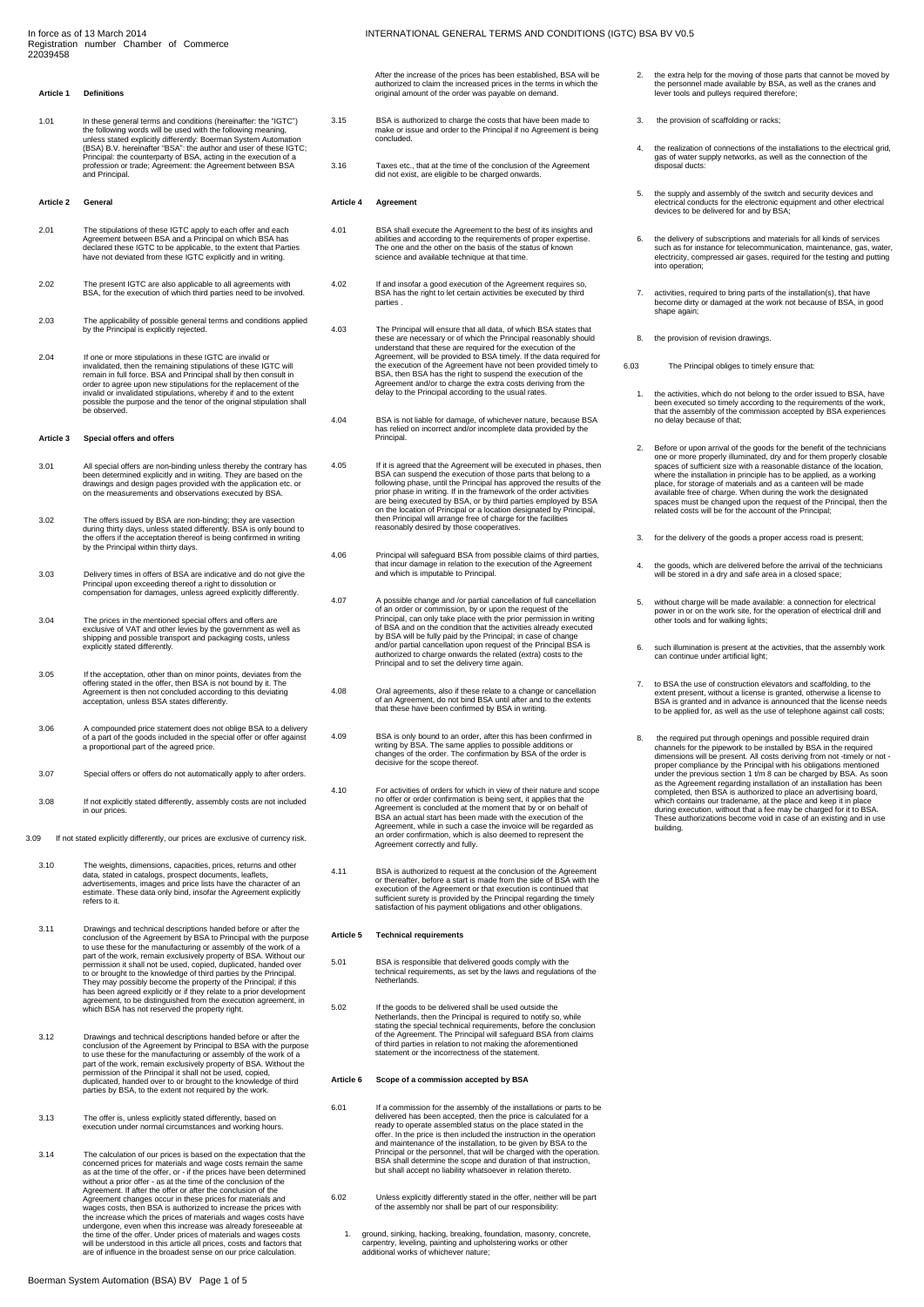# **Article 7 Delivery, delivery time**

- 7.01 Delivery takes place ex works/warehouse of BSA.
- 7.02 If delivery takes place on the basis of "Incoterms", then the "Incoterms" in force on the moment of the conclusion of the Agreement shall be applicable.
- 7.03 Principal is obliged the goods to take off the goods on the moment on which these are made available to him according to the Agreement.
- T.04 If the Principal refuses to take off or is negligent with the<br>provision of information or instructions that are necessary for the<br>delivery, then BSA is authorized to store the goods for the risk<br>and the account of Pri
- 7.05 If the goods need to be delivered, then BSA is authorized to charge delivery costs. These shall then be stated separately on the invoice.
- 7.06 If BSA requires data from the Principal in the framework of execution of the Agreement, the delivery time starts after Principal has made this available to BSA.
- 7.07 If BSA has stated a time period for delivery, then this is indicative; a stated delivery time is therefore never a fatale time period.
- 7.08 Exceeding of the agreed delivery time, by whichever cause, does give Principal no right to compensation for damages, neither to request dissolution of the Agreement.
- 7.09 BSA is authorized to deliver the goods in parts, unless a deviation thereof by Agreement is in place or when no independent value is attached to departial delivery. BSA is authorized to invoice the so delivered separa
- 7.10 If it is agreed that the Agreement will be executed in phases, the BSA can postpone the execution of those parts that belong to a following phase until the Principal has approved the results of the preceding phase in writing.
- 7.11 Unless agreed differently, the delivery time starts form the last of the following dates:
- 7.12 the date of conclusion of the Agreement;
- 7.13 the date, on which all technical and other data required for the execution of the agreed work are in the possession of BSA or have been processed by BSA:
- 7.14 the date, on which BSA, if a term payment before the start of the assembly has been stipulated, has received this.
- 7.15 The delivery time is set in the expectation, that the circumstances, under which activities by BSA can be executed, remain the same as at the time of the conclusion of the Agreement and the required goods are being delivered to BSA thely. If a delay arises, because the said circumstances are being changed or the required goods, although ordered timely, have not been delivered timely to BSA, then the delivery time will tacitly be extended with the duration of this delay.
- 7.16 The delivery time is also extended with the time, during which the Principal has left any amount payable to BSA unpaid, after it has become payable on demand.
- 7.17 A delayed delivery shall not give the Principal any right to refuse the take-off of the goods.
- 7.18 Exceeding of the stated delivery time, by whichever cause, will<br>neither give the Principal any right to compensation for damages,<br>non-compliance with any obligation deriving from the Agreement<br>or to request the dissol
- 7.19 BSA reserves the right to deliver orders in parts, whereby the payment conditions described below are also applicable to any partial delivery.
- 7.20 As the time of delivery is regarded the moment on which the goods leave the warehouse or if an inspection is agreed, or the sending because of causes outside the fault of BSA is not possible, the moment on which the g
- 7.21 Insofar delivery on call has been agreed, BSA can, in case of none or non timely call, invoice the goods at its own discretion to the Principal in compliance with article 28 and store or have stored the goods. For that, if during three months no call has followed, a storage percentage shall be charged.

## **Article 8 Extra costs, extra and lesser work**

- 8.01 If the assembly activities or delivery of the goods by causes,<br>which are within the sphere of influence of the Principal, cannot<br>take place normally and not without interruption to the extent<br>that BSA before the con the Principal.
- 8.02 Extra and lesser work needs to be settled, or possibly be paid for additionally, within one month after submission of the related account for more and lesser work.

## INTERNATIONAL GENERAL TERMS AND CONDITIONS (IGTC) BSA BV V0.5

- 8.03 BSA is authorized without prior consent of the Principal to execute or have executed extra work and charge for that, if the costs of the extra work do not amount to more than fifteen percent (15%) of the originally agreed amount.
- 8.04 Changes in a order deriving from the Principal or caused or<br>become necessary by change of circumstances because of which<br>the original Agreement cannot be maintained (in full), shall be<br>executed as being extra work and
- 8.05 For extra work or lesser work that deviates more than fifteen percent (15%) from what was originally agreed, parties need to enter into consultation with each other over the measures to be taken. In case of cancellation by the Principal BSA will be authorized to invoice the costs incurred till then and delivered goods to the Principal.

# **Article 9 Final delivery and testing**

## **A Final delivery**

The installation is deemed to be delivered, if it, to the extent that it<br>should be delivered by BSA, is fully tested for takeover and ready<br>for operation has been made available to Principal. Should<br>outside our responsibil the otherwise completed installation, then the final delivery is not postponed because of this. The payment term due upon final delivery will however in that case be reduced with the price of the part not yet delivered. Before the final delivery the Principal will<br>enable BSA to test the installation and make available all the enable BSA to test the installation and make available all the<br>required materials and services, to the extent that these do not<br>belong to our own facilities, such as electrical energy, gas, water<br>etc. free of charge (see a

## **B Testing**

Unless agreed differently, take-over tests are held. In that case<br>BSA will notify the Principal in writing of the time on which the<br>work is ready for testing; this notification is issued timely in order<br>to enable the Princ tests are being held in the presence of both parties and will be executed according to the set technical requirements, described in the Agreement.

9.01 If the work during the testing proves to have defects or not be<br>compliant with the Agreement, then BSA will repair these defects<br>as soon as possible for its own account or ensure that the work<br>complies with the requir

## **Article 10 Samples, models and drawings**

- 10.01 If a model or sample is shown or provided by BSA, then this is<br>deemed only to be shown or provided by way of indication: the<br>features of the goods to be delivered may deviate from the<br>sample or model, unless explicit
- 10.02 All drawings and data provided with the offer such as dimensions etc. remain property of BSA and may without its explicit consent not be copied or given to third parties for viewing or made available, the one and the other upon the forfeit of a contractual fine immediately payable on demand of € 25,000.00 by the Principal. BSA in addition remains authorized to claim full compensation for the actually incurred damage by it.
- 10.03 The Principal will safeguard BSA against claims of third parties in particular for violation of rights of third parties from the models, drawings etc made available by the Principal to BSA.
- 10.04 The storage of models, drawings etc made available by the Principal in the archives of BSA takes place for the risk of the Principal.

## **Article 11 Inspection, reclamation**

- 11.01 Principal is required to inspect the delivered on the moment of<br>delivery, but in any case within such short time period as possible<br>to inspect or have inspected. Thereby Principal should examine<br>whether the quality a normal (trade) traffic in society.
- 11.02 Possible visible defects of shortfalls should be reported within five working days after delivery in writing to BSA. Not visible defects or shortfalls should be reported within three weeks after discovery but not lat
- 11.03 If in accordance with the previous section a timely reclamation is being made, Principal remains obliged to take-off and payment of the purchased.

# 12.01 BSA warrants that the designs and prototypes comply with the agreed specification(s), as well as the usual requirements and norms that can be set for it.

**Article 12 Warranty**

- 12.02 BSA warrants that series products to be delivered comply with to the agreed specification(s), as well as the usual requirements and norms that can be set for it.
- 12.03 BSA gives a 12 months guarantee on possible material and manufacturing errors of series products commencing on the date of delivery. On prototypes that are built at the request of the Principal by BSA no guarantee is given. For a claim on guarantee of delivered components and materials BSA will claim under the guarantee conditions of the concerned supplier of the concerned components and materials to BSA.
- 12.04 No guarantee applies to goods delivered by the Principal.
- 12.05 The guarantee also applies if the goods to be delivered are destined for the use abroad and Principal has mentioned this use at the time of the conclusion of the Agreement explicitly in writing to BSA

12.06 If a delivered good does not comply with the set requirements, then BSA will at the discretion of BSA, within a reasonable time period after receipt of the good, repair or replace it or credit Principal for it.

- 12.07 The guarantee here mentioned does not apply when the defect<br>has arisen as a consequence of inexpert or improper use<br>(including breaking the seals applied by BSA) or when, without<br>permission in writing of BSA, Princip working, chemical affection in the broadest sense of the word or excessive charge. Also excluded are all damages cause by wrongful location, inexpert treatment or not proper maintenance by or on behalf of the Principal.
- 12.08 Shipping, transport, travel, board costs in the provision of guarantee etc. are always for the account of the Principal.
- 12.09 Except for the stipulation set forth in the following sections of this article BSA warrants that the goods delivered goods by it in that<br>sense that BSA meets with the specifications in the Agreement<br>and to reasonable requirements of usability and properness. After<br>the final delivery BSA will
- 12.10 BSA however does not accept any responsibility:
	- 1. for the design of the installation, if this does not come from BSA, but from the Principal or third parties;
	- 2. for the usability of properness of certain materials and parts, if the application there has been prescribed by Principal or his advisers;
	- 3. for the provision or non provision of advices on any area that according to article 6.02, does not belong to work of BSA;
- 4. for defects, caused by errors or omissions of Principal and those<br>persons for whom Principal is responsible or third parties, or by<br>external causes. If the installation is placed in existing buildings and<br>BSA has execut
- 5. for wrong conclusions on the basis of measurement data of equipment of BSA delivered to Principal.
- 12.11 Material and construction are guaranteed by BSA for a time<br>period of 1 year, to be counted from the time of definitive final<br>delivery; repairs executed by BSA to installations maintained by<br>BSA for a time period of 3 new parts; the related assembly costs are not for our account;<br>replaced parts become pure property. The compliance by BSA<br>with the guarantee obligation is regarded as the only and overall<br>compensation for damages, so that forth in lawful stipulations of public order, any other claim for compensation for damages is explicitly excluded. BSA is therefore not bound to compensation or further costs and damage, arisen for persons and/or to goods or interests, the one and the other except for the stipulation set forth in article 20 of these IGTC.
- 12.12 The Principal is obliged to enable BSA to execute the activities<br>under the guarantee. When the Principal would refuse such, then<br>BSA is relieved of any guarantee obligation. Activities without our<br>consent executed by guarantee obligations.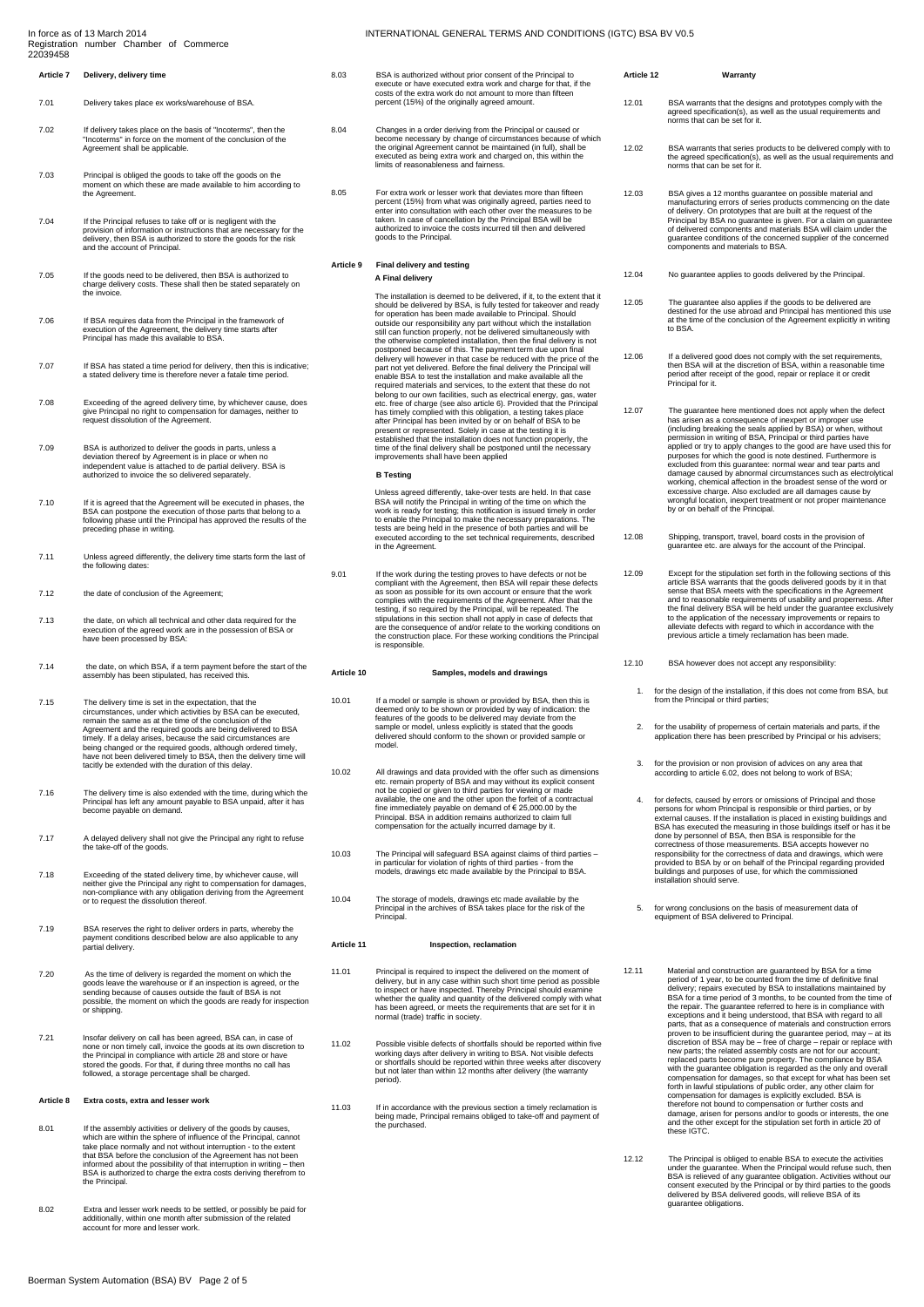## 22039458 12.13 Guarantee work will in principle be executed within the enterprise

- of BSA (for instance on its service department), and during the normal working hours. Guarantee activities can only then take place outside normal working hours if a separate service-contract has been concluded and only if and insofar such derive from that service-contract.
- 12.14 BSA is authorized to have guarantee activities be executed<br>outside its own enterprise, if this, at the sole discretion of BSA, is<br>in the interest of those activities or if the execution of such<br>activities in the ente
- 12.15 Goods that are eligible for guarantee work need to be sent for free delivery to BSA. If BSA needs to execute or have executed the guarantee outside its enterprise, then BSA is authorized to charade the related travel and board expenses to the Principal, as well as the possible (special) costs of transport, packaging and insurance and the costs of the test equipment and materials to be used.
- 12.16 If it proves that the goods presented to BSA for repair display no defects, the all made costs are for the account of the Principal, also during the guarantee period.
- 12.17 Non -compliance by the Principal of one or more of his obligations shall relieve BSA of its guarantee obligations.

## **Article 13 Right of retention.**

- 13.01 On all goods which are from or on behalf of the Principal under BSA, no matter what the cause or reason may be, BSA shall have a right of retention for as long as the Principal has not complied with all of his obligations towards BSA.
- 13.02 BSA is obliged to (have) manage(d) the goods referred to in Article 13.01 according to good tradesman ship, but Principal shall have not any right to compensation for damages in case of the entire or partial demise o

## **Article 14 Fees, prices, interest and costs**

- 14.01 If BSA has agreed with the Principal a fixed sales price, then nevertheless BSA is authorized to the increase of the price in the cases mentioned below.
- 14.02 BSA may charge onwards prices increases, if BSA can<br>demonstrate that between the moment of offer and execution of<br>the Agreement significant price changes have occurred with<br>regard to for example exchange rates, wages
- 14.03 The prices used by BSA are in Euro (€), exclusive of VAT and possible other levies, as well as possible costs to be made in the framework of the Agreement including transport, shipping, insurance, assembly, service and administration costs, unless stated differently.

## **Article 15 Payment**

- 15.01 All goods and services will be deemed to be invoiced immediately after delivery, notwithstanding the time that is necessary to create the invoice, to send and to receive it.
- 15.02 Payment needs to take place within 30 calendar days after<br>delivery, nett, in a manner stated by BSA and in the currency in<br>which the invoice was made. Payment takes place in accordance<br>with the payment conditions sta
- 15.03 Objections against the height of the invoices do not suspend the payment obligation.
- 15.04 In case of liquidation, bankruptcy or suspension of payment of the Principal, the claims of BSA on the Principal are immediately payable on demand.
- 15.05 BSA has the right to let the payments made by the Principal<br>serve firstly for the reduction of the costs, subsequently for the<br>reduction of the appeared interest and finally for the reduction of<br>the principal and the redemption of the principal, if not also the appeared and current interest as well as the costs being paid.
- 15.06 In case of projects, the agreed order amount, unless differently stipulated, shall be paid by Principal in the following time periods:
- 15.07 thirty percent at the order;
- 15.08 thirty percent at the moment of the start of the assembly activities;
- 15.09 thirty percent upon finalization of the assembly activities and putting into operation.
- 15.10 ten percent upon the final delivery and the testing.
- 15.11 The Principal shall be in default by the mere expiration of the time period within which a payment or the satisfaction of another obligation should have taken place, without that thereto a further summation or notice of default shall be required.
- 15.12 If a payment due by the Principal to BSA does not take place timely takes then the Principal shall as of the day on which the payment period has expired be liable to pay to BSA automatically a delay interest of one and a half percent (1½ %) per month, notwithstanding the other rights of BSA by then; for the calculation of this delay interest, an already started but not completed month shall count as a full month. The here mentioned delay interest of 1½ % per month is a minimum interest, and in case this interest calculated on an annual basis should at any time be less than 5% higher than the officially applicable lawful<br>interest in the Netherlands, than this delay interest shall<br>automatically be increased so that, calculated on an annual basis<br>is 5% higher is than the inter
- 15.13 If the execution of the order is delayed at the request of the Principal, of because he does not timely comply with his<br>obligations, or does not enable BSA timely to prepare the<br>installation or does not timely execute the required activities<br>thereto, then BSA will be authorized to req not yet paid time periods of the commission amount on the times on which these time periods would become payable in case of a normal execution of the order.
- 15.14 When BSA thinks to have to assume that the Principal will not, not timely or not entirely comply with his obligations, then BSA is authorized to demand prepayment of a surety for payment before proceeding to (further) delivery.

## **Article 16 Collection costs**

- 16.01 If the Principal is in default on the (timely) compliance with his<br>poliglations, then all reasonable costs to obtain out of court<br>payment will be for the account of Principal. In any case is<br>Principal in the case of
- 16.02 If BSA has incurred higher costs, which were reasonably necessary, the also these are liable for compensation.
- 16.03 The possibly made reasonable in-court and execution costs are also for the account of Principal.
- 16.04 All the in-court and out-of-court costs inclusive of the costs to be made by BSA for legal support and legal advice, are for the account of the Principal. The out-of-court collection costs amount to 15% of the amount due by the Principal including the due interest over that amount, notwithstanding the right of BSA to claim compensation by the Principal of the actually made collection costs if these should amount to more than the mentioned 15%.
- 16.05 To the charge of Principal also the costs of a filing for bankruptcy by BSA, as well as the storage costs in case of suspension of delivery on the basis of article 9 has taken place.

## **Article 17 Retention of property**

- 17.01 All goods delivered by BSA such as gas measurement systems analyzers, measurement and control equipment, switch cabinets, test equipment, including possible schedules, designs, sketches, drawings, films, software, (electronic) files, intellectual property etc., remain property of BSA until the Principal has complied with all following obligations under all agreements concluded with BSA thereby included.
- 17.02 In the case the Agreement concerns a financial lease agreement, the delivered goods remain without change property of BSA until the last payment obligation has been satisfied.
- 17.03 In the case the Agreement concerns a rental agreement, the delivered goods are and remain property of BSA. The properties may then for an agreed period be used for the regular execution of the enterprise.
- 17.04 In the case the Agreement concerns a rental agreement, the delivered goods remain without change property of BSA until the last payment obligation has been satisfied.
- 17.05 If third parties seize the goods delivered under retention of property delivered goods or want to vest or make valid rights thereon, then Principal is obliged to notify BSA thereof as soon as reasonably may be expected.
- 17.06 The Principal obliges to insure and keep insured the goods<br>delivered under retention of property delivered goods for at least<br>the transaction value between BSA and the Principal against fire<br>damage (scorching en smol
- 17.07 Goods delivered by BSA, that fall on the basis of article 17.01 fall under the retention of property, may only be sold onwards in the framework of a normal execution of enterprise and never be used as a payment instrument.
- 17.08 Analyzers / measurements / devices for direction or control purposes on the basis of lease of financial lease may never be sold onwards, modified or rented to third parties.
- 17.09 In case that BSA wants to exercise its property rights stated in this article, then the Principal gives already now for then an unconditional and irrevocable consent to BSA, or to third parties to be designated by it
- 17.10 As long as the Principal has not fully complied with his payment<br>colbilgation regarding the delivered or to be delivered goods, those<br>goods as well as already shipped parts and materials remain BSA<br>property notwithst to timely payment.
- **Article 18 Change of the Agreement** 18.01 If during the execution of the Agreement it becomes apparent<br>that, for a proper execution, it is necessary to change the<br>activities to be executed and/or to add to them, then parties shall timely and in mutual consultation modify the Agreement accordingly. 18.02 If parties agree that the Agreement will be changed and/or<br>supplemented, then the time of the completion of the execution<br>can be influenced. BSA will notify the Principal as soon as<br>possible thereof. 18.03 If the change and /or addition to the Agreement has financial and/or qualitative consequence, then BSA will inform the Principal about this in advance. 18.04 If a fixed rate has been agreed, then BSA will indicate thereby to<br>which extent the change or addition of the Agreement leads to an<br>exceeding of this fixed rate.
- 18.05 BSA is authorized to deliver in deviation of what has been agreed if it concerns changes in the goods to be delivered, the packaging or related documentation, which are required to comply with the applicable lawful regulations or if it concerns minor changes.
- 18.06 BSA is authorized to suspend the compliance with the obligations or to dissolve the Agreement, if: - Principal does not or not fully comply with the obligations under the Agreement.<br>
After the conclusion of the Agreement circumstance that have<br>
come to the knowledge of BSA give good grounds to fear that the<br>
Principal will not comply with the obligations (In case there is a<br>
good ground obligations under the Agreement and this surety remains absent or is insufficient. (As soon as surety has been provided, then the authority to suspension becomes void, unless this compliance has been delayed unreasonably because of it.
- 18.07 Furthermore BSA is authorized to (have) dissolve(d) the dynamical of the dynamic method compliance with the Agreement is impossible according to standards of reasonableness and fairness or cannot any longer be requir reasonably be expected.
- 18.08 If circumstances arise with regard to persons and/or material of<br>which BSA makes use in the execution of the Agreement, which<br>are of such nature that the execution of the Agreement becomes<br>impossible or so burdening
- 18.09 If the Agreement is dissolved, the claims of BSA on the Principa<br>will be immediately payable on demand. If BSA suspends the<br>compliance of the obligations, it retains its claims under the law<br>and Agreement.
- 18.10 BSA always reserves the right to claim compensation for damages.

## **Article 19 Returning provided goods**

- 19.01 If BSA has made available to Principal good during the execution<br>of the Agreement, then Principal is required to return such goods<br>within 14 days after the end of the Agreement or upon the first<br>request by BSA, in it
- 19.02 If Principal, for whichever reason, after a summation thereto, after all remains in default regarding the obligation under section 1 of this article, the BSA has the right to take recourse on Principal for the assult replacement.

## **Article 20 Liability**

- 20.01 If goods delivered by BSA are defect, then the liability of BSA towards Principal will be limited to what has been stipulated in these IGTC under "Warranty".
- 20.02 If BSA is liable is for direct damage, then that liability limited to the maximum of the amount of the invoice for the delivered goods, albeit to that part of the Agreement to which the liability relates, or to a maximum of € 5,000 (said: five thousand Euro). The liability is at all times limited to the maximum of the amount to be paid out by the insurer of BSA in the concerned case. Under Figure damage will exclusively be understood:<br>The reasonable costs for the establishment of the cause and the - the reasonable costs for the establishment of the cause and the<br>scope of the damage, to the extent that the establishment relates<br>to damage in the sense of these IGTC;<br>the possible reasonable costs made to let the defect
- 20.03 BSA is never liable for indirect damage, including consequential damage, missed profits, missed savings and damage by enterprise stagnation.
- 20.04 The limitations in these IGTC of the liability for direct damage do not apply if the damage is due to willful intent or gross negligence of BSA or its employees.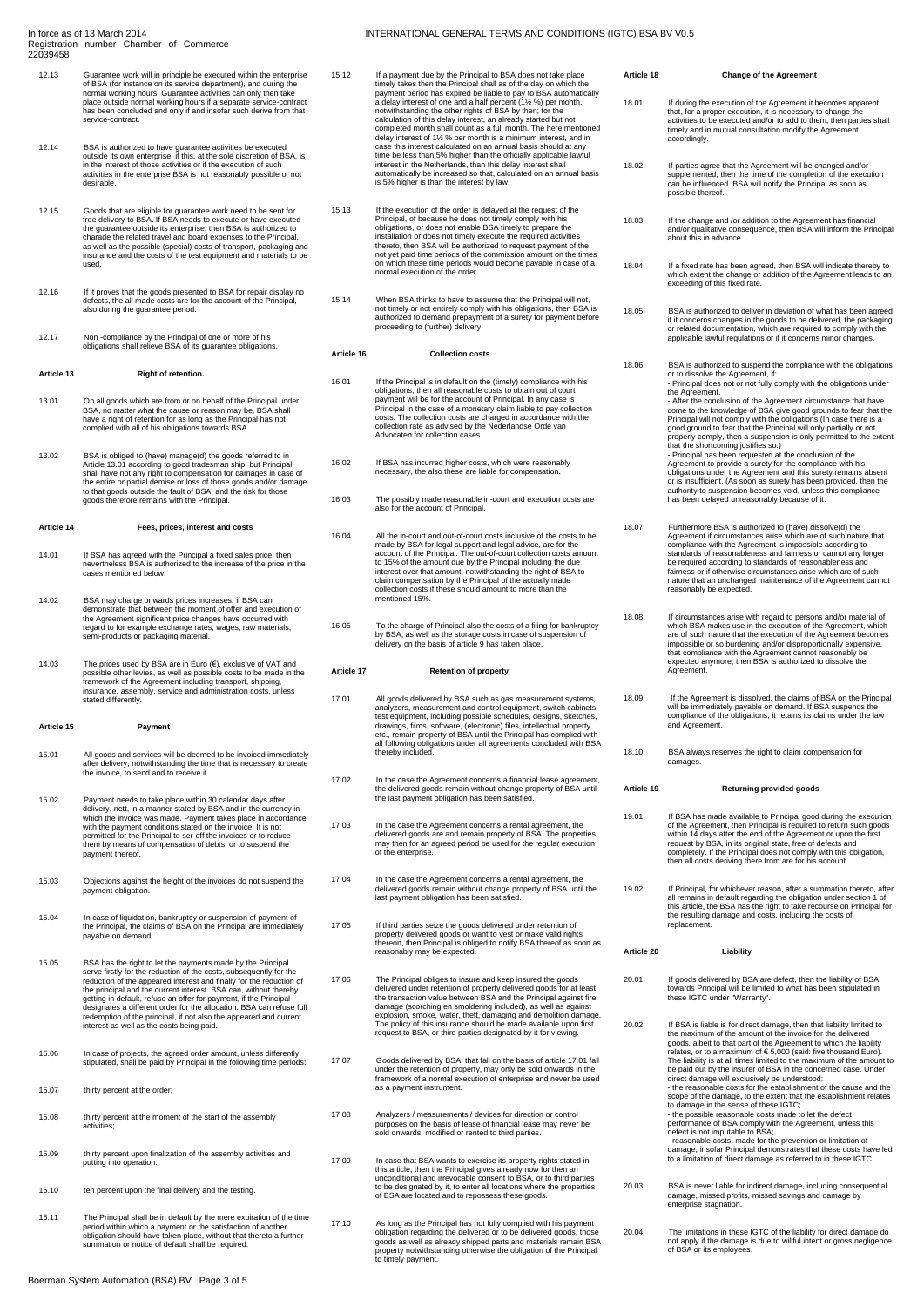- 20.05 From the time, on which the goods or parts to be installed have been delivered (see article 7.20), the risk for all direct and indirect damage that may occur to these goods, is for the Principal. BSA is not liable to compensation for costs and damage, occurred to or by goods, that the Principal has sent to BSA for assembly or otherwise.
- 20.06 Principal is responsible for the application of lawfully prescribed<br>safeties for the consequences of the possible absence of safety,<br>as well as for the compliance with all current lawful regulations or<br>such prescribe
- 20.07 Except if and insolar it to thewise derives from stipulations<br>mandatory by law regarding (product) liability, BSA is not liable to<br>any compensation for damage, of whichever nature, to any<br>movable or immovable objects or for another purpose than it is objectively suitable or for another purpose of which BSA could reasonably rely on that it would be used for;<br>- uncareful behavior of the Principal, or the personnel of the

- uncareful behavior of the Principal, or the personnel of the person<br>Principal or other persons employed by him or any other person<br>at the side of the Principal; violation of any patent, use model,<br>brand, indication of or

- 20.08 If BSA provides help at the assembly and/or the making ready for use and/or the installation of goods, without that this explicitly has been stated in the order, then this always takes place entirely for the risk of the Principal.
- 20.09 Compliance with the valid guarantee obligations and/or pay-out<br>by the insurer of the Principal or payment by BSA (in compliance<br>with the maximum set forth in Article 20.02) of the established<br>damage shall be regarded
- 20.10 Notwithstanding what otherwise has been stated in this Article<br>any claim for compensation for damages will expire after the<br>course of one year after the damage has occurred or has been<br>discovered or acknowledged or r year after the delivery.
- 20.11 With regard to goods which BSA has sourced from a third party,<br>the applicable (contract and/or guarantee) for the concerned<br>transaction shall also apply towards the Principal, if and to the<br>extent that BSA makes a cl
- 20.12 BSA is not liable for damage arisen from goods which BSA has delivered to a Principal that consist of equipment and/or goods<br>that need to be periodically tested, calibrated or whereto<br>otherwise service needs to be provided in order to warrant the<br>proper operations of the device, and to by BSA.

#### **Article 21 Risk transfer**

- 21.01 The risk of loss or damaging of the goods that are subject of the Agreement, is transferred to Principal on the moment on which these are delivered to Principal legally and/or actually and thereby are brought under the control of Principal or of third parties designated by Principal.
- 21.02 The goods travel at the risk of the Principal.
- 21.03 With regard to machines, tools or materials, which have been transferred to the premises, factory or terrain of the Principal or to a place designated by him, the Principal will bear the same risk as described in article 12.07.
- 21.04 In case the installation or a part thereof is put into use by or on the request of the Principal before the definitive final delivery, then this takes place entirely for risk of the Principal.

#### **Article 22 Force Majeure**

- 22.01 Parties are not required to comply with any obligation, if they are impeded thereto as a consequence of a circumstance that is not imputable to them, and neither on the basis of the law, a legal act or the opinions in society are for their account.
- 22.02 Under Force Majeure will be understood in these IGTC in addition to what is understood in the law and jurisprudence, all external cause, foreseen or unforeseen, on which BSA can exercise no influence, but because of
- 22.03 BSA also has the right to claim Force Majeure, if the circumstance that impedes (further) compliance, occurs after BSA should have complied with its obligation.
- 22.04 During Force Majeure the delivery and other obligations of BSA are suspended. If the period, in which by Force Majeure compliance with the obligations is not possible, lasts longer than 3 months, both parties are aut
- 22.05 Insofar BSA at the time of the emergence of Force Majeure has already partially complied with its obligations under the Agreement or can comply with these and an independent value can be attributed to the fulfilled or to be complied with part, then BSA is authorized to invoice the already delivered or to be complied with part separately. Principal obliged to pay this invoice as if it were a separate Agreement.

## **Article 23 Safeguards and limitation liability**

- 23.01 The Principal will safeguard BSA for claims of third parties with regard to rights of intellectual property on materials of data provided by the Principal that are used at the execution of the Agreement.
- 23.02 If Principal provides to BSA information carriers, electronic files or software etc., then he warrants these that the information carriers, electronic files or software are free of viruses and defects.
- 23.03 In case of the use or dosage of gases BSA excludes any liability<br>for possible incurred (product) damage by this dosage. Dosage of<br>CO2, NOx, CO, ethylene or any gas whatsoever from whichever<br>source is at the own risk
- 23.04 In case of application of an BSA measuring instrument linked to<br>an automatic control, the Principal will be responsible for the crop,<br>man and machines. BSA excludes any liability for consequential<br>damage deriving fro
- 23.05 In case of application of an BSA measurement instrument linked to an automatic control, the Principal himself is responsible for this automatic control. Thereby the Principal should observe all safeties that are customary such as:
	- (a) Standard settings in the climate computer properly set and applied for minimum valve positions and/or minimum window settings and/or minimum/maximum permitted set points.
- (b) In addition a Principal should always apply the maintenance recommended by the order taker on the measurement instruments of BSA including the recommended annual or semi annual calibration(s).
- (c) Daily visual inspection of the measured concentrations, and the commensurate valve and window settings and/or minimum/maximum permitted setpoints.
- (d) Daily visual inspection of the quantities of dosed CO2, NOx, CO or ethylene or any gas whatsoever from any source whatsoever. This in relation to logical proportions that usually are expected to be present.
- 23.06 In all cases BSA excludes any liability for asset damage in the form of growth, or of blooming or loss of quality. This because the users of the BSA measurement instruments carry the responsibility for their final product them self.

#### **Article 24 Licenses etc.**

- 24.01 The Principal is responsible that all licenses, concessions, constraining the permits, consents etc. that may be required for the goods to be delivered by BSA or then sold and otherwise required by the Principal to c
- 24.02 The absence of any license, concession, permit, consent etc. as<br>referred to in Article 24.1 shall be regarded as an imputable<br>shortcoming (default) on the side of the Principal, and shall not<br>relieve the Principal fr
- 24.03 The Principal is liable for all damage which directly or indirectly<br>may be caused by the absence of any license, concession,<br>permit, consent etc. as referred to in Article 24.1, and the<br>Principal will safeguard BSA a to such damage.

## **Article 25 Intellectual property and copyrigths**

- 25.01 Notwithstanding the other stipulations in these IGTC, BSA reserved the rights and powers that derive for BSA on the basis of the Dutch law Auteurswet.
- 25.02 It is not permitted for the Principal to make changes in the goods, unless it follows differently from the nature of the delivered or has been agreed differently in writing.
- 25.03 The designs, sketches, drawings, films, software, intellectual<br>property and other materials or (electronic) files possibly<br>produced by BSA in the framework of the Agreement remain<br>property of BSA, irrespective whethe
- 25.04 All documents such as designs, sketches, drawings, films, intellectual property, software, (electronic) files possibly provided

by BSA are exclusively destined to be used by the Principal and may not without prior consent of BSA by him be duplicated, disclosed or brought to the knowledge of third parties, unless such derives differently from the nature of the provided documents.

- 25.05 BSA reserves the right to use the possibly increased knowledge during the execution of the activities for other purposes, to the execution of the activities for other purposes, to third parties.
- 25.06 If unexpectedly it should be proven that a good sold by BSA to the Principal violates in the Netherlands a right of industrial or intellectual property of a third party, and the Principal is confronted therewith, the

25.07 BSA can not be held liable in any way regarding a violation of any<br>right of industrial or intellectual property or any other exclusive<br>inght which is the consequence of any change in or to a good<br>delivered or sold by consequence of integration with or in or use of application in combination with goods not sold and delivered by or on behalf of BSA, or which is the result of a software adaptation that was not made by BSA.

#### **Article 26 Confidentiality**

26.01 Both parties are obliged to confidentiality of all confidential information that they have obtained in the framework of their Agreement from each other or from a different source. Information is deemed to be confidential if this has been stated by a party or if it derives from the nature of the information.

26.02 If, on the basis of a lawful stipulation or a court order, BSA is<br>bound to provide confidential information to third parties<br>designated by the law or by a competent court and BSA cannot<br>make a claim an exception gran

#### **Article 27 Not –taking over personnel**

27.01 The Principal shall during the tenor of the Agreement as well as<br>three years after termination therefo, in no way , except for after<br>porper business consultation with BSA hjas taken place, employ<br>employees of BSA or

## **Article 28 Termination Agreement**

- 28.01 In case of a default by the Principal BSA will be authorized to<br>cancel the Agreement without intervention of the court or to<br>dissolve it notwithstanding the right of BSA to claim compensation<br>for damages, to making u
- 28.02 In case of a default by the Principal BSA will be authorized to cancel the Agreement without intervention of the court or to dissolve it notwithstanding the right of BSA to claim compensation for damages, to make use of the rights deriving from retention of property, and to taking other (legal) measures when: a. the Principal is declared to be in a state of bankruptcy, proceeds to release of assets, files a request for a suspension of<br>payment, or the Principal is granted a (provisional or final)<br>suspension of payment or a seizure of all the assets of the<br>Principal or a part thereof is gr
- 28.03 If an Agreement is cancelled or dissolved according to the stipulations of this Article them the amounts that the Principal is<br>liable to pay at the moment of cancellation or dissolution to BSA<br>remain due in full and shall the Principal regarding these amounts<br>be liable to pay the

# **Article 29 Disputes**

**Article 30 Applicable law**

- 29.01 In deviation of the rules by law for the competence of the civil court, shall any dispute between BSA and the Principal, in case the district court is competent, be settled by the Court of Middelburg (sector Tholen) The same applies for injunctions (" kort geding").
- 29.02 BSA however remains authorized to sue the Principal for the court competent by law or the court competent according to the applicable international treaty.

29.03 Parties shall only turn to the courts after having made an utmost effort to settle a dispute in mutual consultation.